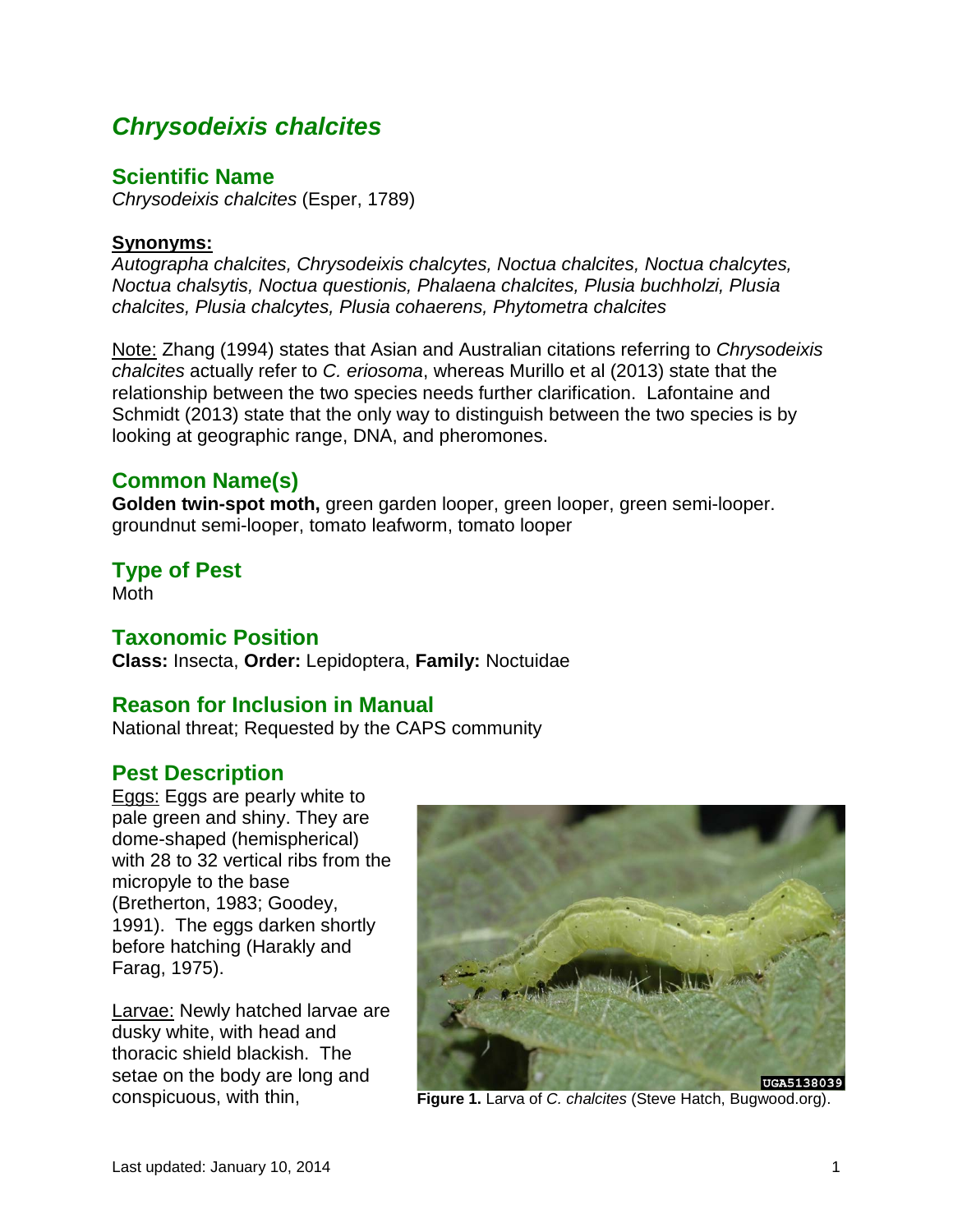longitudinal white lines along the sides; both become less obvious in the last instar. Soon after feeding, the larvae become light green in color (Harakly and Farag, 1975). Mature larvae are 34 to 38 mm (approx.  $1 \frac{5}{16}$ to 1  $\frac{1}{2}$  in) long, pale yellow-green with a glassy green to grey head edged with a black streak (Fig. 1). Above the spiracles on each side of the body is a thin dark green or black line stretching from the head to the seventh abdominal segment; below this is a thicker white line from the head to the tip of the anal proleg. Spiracles are black. The ventral region is speckled with white dots (Haggett, 1980; Bretherton, 1983; Passoa and Gilligan, 1995; Porter, 1997). Larvae have only three pairs of prolegs, instead of the normal five, resulting in the looping gait giving rise to some of the common names. Haggett (1980) provides a detailed description and color illustration of the final larval instar.

Pupae: The pupa is 20 mm (approx.  $3/4$  in) long, black in a white cocoon (Fig. 2), which turns brown then black (Harakly and Farag, 1975; Bretherton, 1983).



**Figure 2.** Pupa of *C. chalcites* (Paolo Mazzei, Bugwood.org)



**Figure 3.** Adult of *C. chalcites* (Perry Hampson, Bugwood.org).

Adults: The adult wingspan is approximately 40 mm (approx.  $1\frac{9}{16}$  in). The forewing is 15 to 17 mm (approx.  $\frac{9}{16}$  to  $\frac{11}{16}$  in), usually gold, although some individuals have more of a bronze color (Fig. 3). There are two oval silver spots on the forewings, although in some individuals these are united. The hindwing is paler than the forewing. There are two prominent crests on the thorax (Pinhey, 1979; Bretherton, 1983; Passoa, 1995a).

Further description of the life stages can be found in Goodey (1991) and Passoa (1995b).

# **Biology and Ecology**

*Chrysodeixis chalcites* is a polyvoltine species, with up to eight or nine generations per year in Egypt (Rashid et al., 1971). After emergence, females mate then begin oviposition within two or three days (Gasim and Younis, 1989). Eggs are laid on upper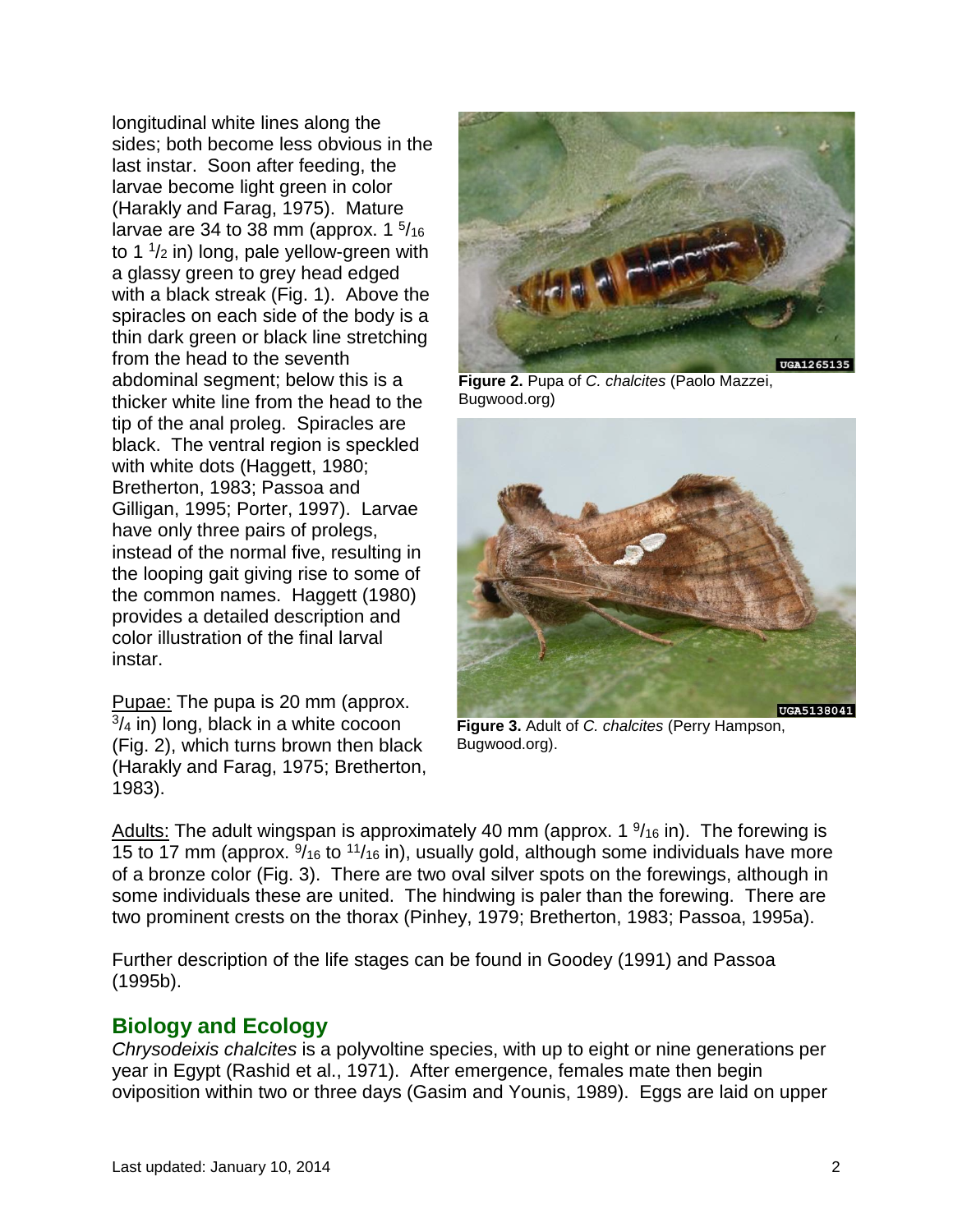and lower leaf surfaces at night, whilst females are on the wing. Females only briefly touch the leaf to deposit one, two, or a few eggs at a time. Eggs are very widely scattered in the crop (Linden, 1996). At 20°C (68°F), egg incubation lasts between 5 and 26 days (Gaumont and Moreau, 1961).

Reports in the literature show considerable variation in the number of eggs oviposited by *C. chalcites.* Harakly and Farag (1975) reported females lay from 14 to 281 eggs with a mean of 149. In contrast, Gasim and Younis (1989) reported the mean number of eggs laid per female to be much higher with 385, 640, and 405 eggs at 20, 25 and 30°C (68, 77, 86°F), respectively.

Gasim and Younis (1989) studied the development rate of *C. chalcites* eggs at three temperatures, 20, 25, and 30°C (68, 77, 86°F). The mean length of time between oviposition and egg hatch decreased with increasing temperature. At 20°C (68°F), eggs took 4.5 days to hatch; at 25°C (77°F), they took an average of 3.0 days; and at 30°C (86°F), they took 2.0 days.

The majority of the larvae pass through six instars. Very few may have four or seven instars. At the optimal temperature of 25°C (77°F), there are six larval instars, each lasting approximately 2.5 to 3.5 days (Rashid et al., 1971; Harakly and Farag, 1975). First instar larvae graze on the underside of leaves feeding on parenchyma. They can be quite difficult to detect. A larva will drop from the leaf and hang on a silken thread if disturbed (Goodey, 1991). During the second and third instars, the larva begins to roll the edges of the leaves together, and silken threads are spun on infested leaves (Rashid et al., 1971). Later instars eat through the leaves making infested leaves appear skeletonized. The last two larval instars are the most voracious feeders and will usually eat the entire leaf but may avoid the midrib or other large veins. On legumes, they may excavate deep into pods, sometimes cutting them in two.

The mature larva stops feeding and enters a prepupal stage. It spins a cocoon within which it pupates. The cocoon is usually attached to the underside of a leaf but can be in the soil (Harakly and Farag, 1975). The pupal duration is affected by climatic conditions; duration increases in lower temperatures (Harakly and Farag, 1975). Gaumont and Moreau (1961) reported that the pupal period lasted 15 to 26 days, although at the optimal temperature of 25°C (77°F) it averaged 8.8 days (Rashid et al., 1971).

Adults emerge at dusk and throughout the night and soon begin to fly and mate. Males are ready to mate just after emergence, but females usually mate one to four days after emergence (Harakly and Farag, 1975). Females reach peak activity on the 4th night after emergence. Adults rest with their wings folded over their back like a tent. Adults are seminocturnal and usually avoid strong sunlight. Generations continually breed through the year with no diapause. There are nine generations per year in Egypt (Harakly and Farag, 1975).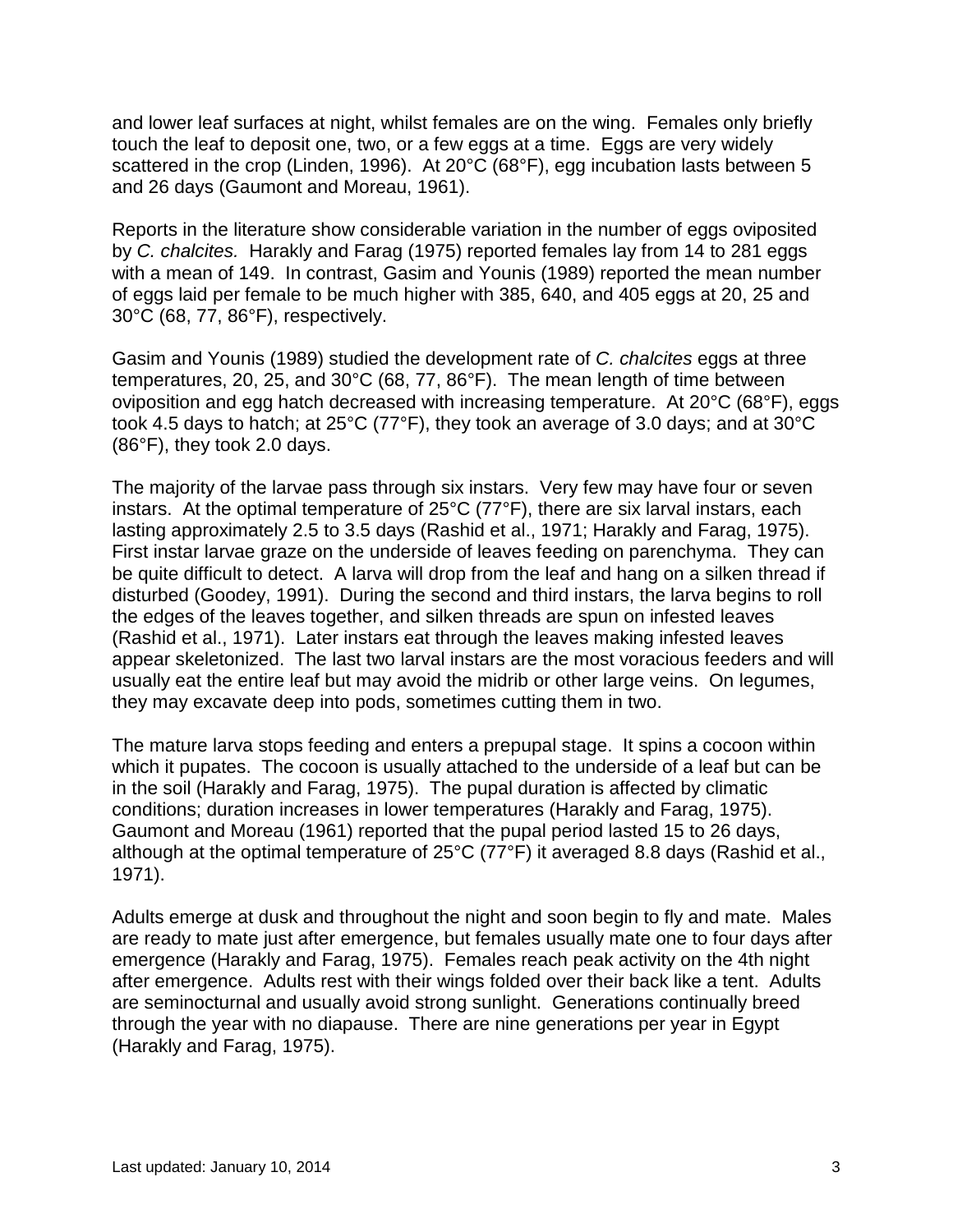### **Damage**

Leaves may be skeletonized by larval feeding (Taylor and Kunjecku, 1983). Leaves may also be rolled with webbing (CABI, 2007). Frass may or may not be visible. The last two larval instars are the most voracious feeders and will usually eat the entire leaf but may avoid the midrib or other large veins. It has been reported that on legumes *C. chalcites* may excavate deep into pods, sometimes cutting them in two.

### Solanaceous Hosts:

In tomato, this species can cause considerable damage to the leaves and vegetative parts of the plant. According to Harakly and Farag (1975), larvae never bore into fruit. However, Daricheva et al. (1983) found that larvae damaged both the leaves and fruits of tomatoes, leading to reduced yield. Napiórkowska-Kowalik and Gawłowska (2006) also recorded this species feeding on both leaves and fruits of tomatoes.

### **Pest Importance**

*Chrysodeixis chalcites* is a polyphagous polyvoltine species that feeds on the foliage and fruit of vegetable, fruit, and ornamental crops. It is considered one of the most serious lepidopteran pests in many countries, although quantitative data measuring damage is lacking (CABI, 2007). In Egypt, *C. chalcites* is considered the most serious of all semi-looper pests attacking field fruit and vegetables (Anon., 1984). Hill (1983) lists this species as a minor pest of *Brassica* spp., cotton, okra, tobacco, and tomato.

In Israel, *C. chalcites* is also one of the most important noctuid pests of fodder crops, such as alfalfa and clover (Avidov and Harpaz, 1969). This species also feeds on alfalfa, maize, and soybean in Spain (Amate et al., 1998). It also attacks fields of artichokes (Ippolito and Parenzan, 1985).

### Greenhouse crops:

In protected cultivation, *C. chalcites* can occur at any time of the year and can reach high levels of infestation on vegetables and ornamental plants. *Chrysodeixis chalcites*  is one of the four main noctuid pests of greenhouse crops in Sicily (Inserra and Calabretta, 1985) and a continual pest in greenhouses in the Netherlands (Vos and Rutten, 1995) and Belgium (Veire, 1983).

### Solanaceous hosts:

Larvae of *C. chalcites* feed on the leaves of solanaceous plants (EPPO, 2004). *Chrysodeixis chalcites* is the major pest of tomato in Israel during the growing season (Broza and Sneh, 1994). It causes considerable damage to the leaves and vegetative parts of the plant although it does not bore into the fruit (Harakly and Farag, 1975). Daricheva et al. (1983) state that larvae were found to damage leaves and fruits of tomatoes in greenhouses in Turkmenistan. Yield was reduced by 10 to 15%, especially in soft-fruited varieties. Most damage was attributed to mid- and late instar larvae (Daricheva et al., 1983). *C. chalcites* is reported as a serious pest in Bulgaria and Turkey (Loginova, 1992; Uygun and Ozgur, 1980) affecting tomato, cucumber and peppers. This species is also a major pest in Dutch greenhouses on both sweet pepper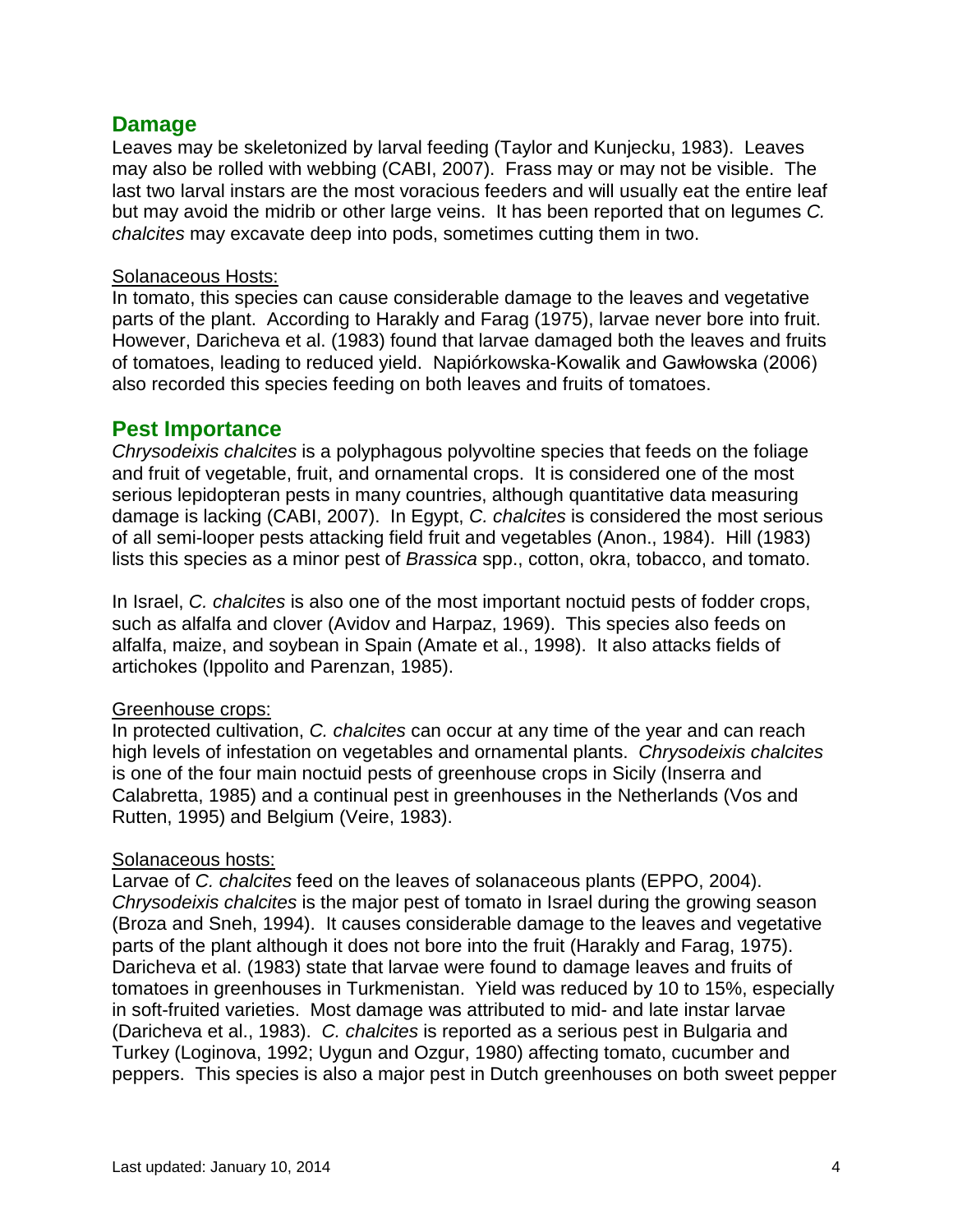and tomato (van Oers et al., 2004). It is a serious pest of potato in Mauritius (Anon., 1984).

### Soybean:

In northern Italy, *C. chalcites* is one of the principal arthropod pests on soybean (Zandigiacomo, 1990). Yield loss can be seen if larvae feed during the soybean reproductive stages (Taylor and Kunjeku, 1983).

### **Known Hosts**

"*Chrysodeixis chalcites* is highly polyphagous, feeding on many fruit, vegetable and ornamental crops, and weeds in many plant families including Acanthaceae, Asteraceae, Bignoniaceae, Boraginaceae, Brassicaceae, Convolvulaceae, Crassulaceae, Lamiaceae, Fabaceae, Malvaceae, Orchidaceae, Rosaceae, Scrophulariaceae, Solanaceae, Verbenaceae and Violaceae. It can be a pest of crops grown outdoors and in protection, including both shade and greenhouses" (CABI, 2007). An abbreviated record of hosts follows (CABI, 2007):

#### **Major hosts**

*Glycine max* (soybean), *Gossypium herbaceum* (short staple cotton), *Nicotiana tabacum* (tobacco), *Phaseolus* spp. (beans), *Phaseolus vulgaris* (common bean), *Solanum lycopersicum* (tomato), and *Solanum tuberosum* (potato).

#### **Minor hosts**

*Anethum graveolens* (dill), *Arachis hypogaea* (peanut), *Aster* spp., *Brassica oleracea*  var. *botrytis* (cauliflower), *Brassica oleracea* var. *capitata* (cabbage), *Brassica* spp*.*, *Capsicum annuum* (bell pepper), *Chrysanthemum indicum* (chrysanthemum), *Citrus* spp., *Coffea arabica* (coffee), *Cucumis sativus* (cucumber), *Cucurbita pepo* (zucchini), *Cynara cardunculus* subsp. *cardunculus* (=*C*. *scolymus*) (artichoke), *Dahlia* spp., *Dianthus* spp. (carnation), *Ficus carica* (fig), *Fragaria* spp., *Helianthus tuberosus*  (Jerusalem artichoke), *Hippeastrum* hybrids (amaryllis), *Lactuca sativa* (lettuce), *Medicago sativa* (alfalfa), *Musa* spp. (banana), *Pelargonium* spp. (geranium), *Salvia officinalis* (common sage), *Stachytarpheta jamaicensis* (Jamaica vervain), *Trifolium repens* (white clover), *Triticum aestivum* (wheat), and *Zea mays* (corn).

#### **Wild hosts**

*Echium vulgare* (viper's-bugloss), *Marrubium* spp. (horehound), *Teucrium scorodonia* (wood germander), and *Urtica dioica* (stinging nettle).

This species has been found on tomato and green beans in Canada (Murillo et al., 2013).

### **Pathogens or Associated Organisms Vectored**

*Chrysodeixis chalcites* is not a known vector and does not have any associated organisms.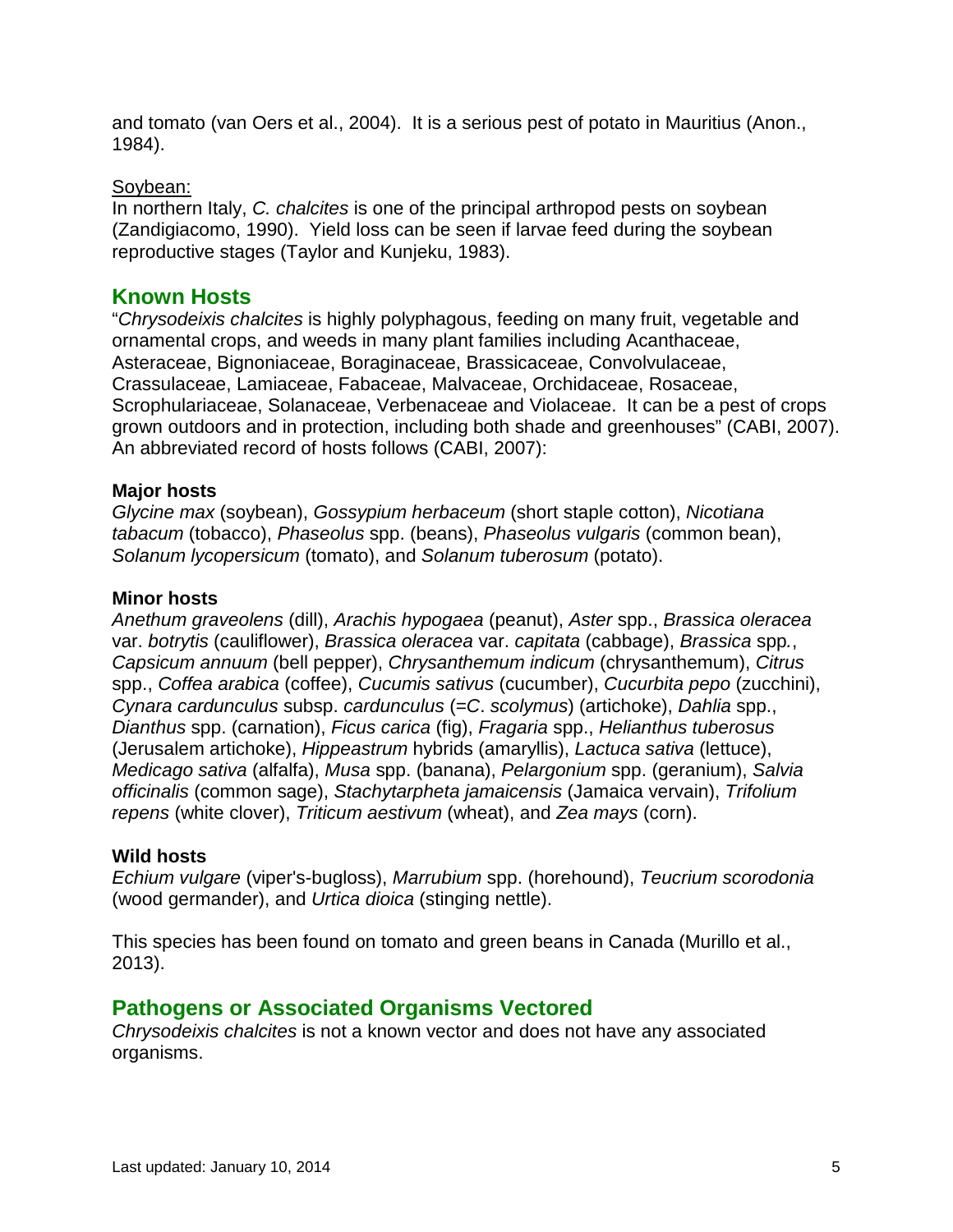### **Known Distribution**

Distribution information for *C. chalcites* is difficult to ascertain because older records are now considered to be two species, *C. chalcites* (Africa, Mediterranean, and the Middle East) and *C. eriosoma* (Asian tropics, Australia, and New Zealand).

*Chrysodeixis chalcites* is primarily distributed between 45°N and 35°S, from southern Europe and the Mediterranean and the Middle East to Africa (CABI, 2007; Murillo et al., 2013).

**Africa:** Algeria, Angola, Cameroon, Cape Verde, Comoros, Congo, Cote d'Ivoire, Egypt, Gambia, Guinea, Kenya, Libya, Madagascar, Malawi, Mauritius, Morocco, Mozambique, Nigeria, Reunion, Saint Helena, Sao Tome and Principe, Senegal, Seychelles, Sierra Leone, South Africa, Tunisia, Uganda, Zambia, and Zimbabwe; **Europe:** Albania, Austria, Belgium, Bosnia and Herzegovina, Bulgaria, Croatia, Cyprus, Czech Republic, Denmark, France (including Corsica), Germany, Gibraltar, Greece (including Crete, Cyclades Islands, and Dodecanese Islands), Hungary, Italy (including Sardinia and Sicily), Macedonia, Malta, Moldova, Netherlands, Poland, Portugal (including Azores and Madeira), Romania, Serbia, Slovenia, Spain (including Balearic Islands and Canary Islands), Sweden, Switzerland, Ukraine, and the United Kingdom; **Middle East:** Iran, Iraq, Israel, Jordan, Lebanon, Syria, Turkey and Turkmenistan; **North America:** Canada (Daricheva et al., 1983; CABI, 2007; Fibiger and Skule, 2011).

"*Chrysodeixis chalcites* immigrants from North Africa or southern Europe, borne on strong southerly winds, are sometimes recorded in central and northern Europe (Austria, Denmark, Germany, Sweden, Switzerland and the United Kingdom) in the late summer or autumn (Jor, 1973; Bretherton, 1983; Hachler et al., 1998; Palmqvist, 1998, 2002). There are about 50 records of *C. chalcites* as a migrant to the UK between 1943 and 1990 (Bretherton, 1983). Outdoor breeding populations occur in Europe as far north as northern Spain and northern Italy. No successful breeding is reported outdoors in northern Europe" (CABI, 2007).

"Lempke (1982) and Vos and Rutten (1995) noted that *C. chalcites* is present all year round in greenhouses in the Netherlands. Veire (1993) reported populations established in greenhouses in Belgium. However, there is no evidence that *C. chalcites*  can overwinter outdoors in the Netherlands (Lempke, 1982) or elsewhere in northern Europe" (CABI, 2007).

In January 2006, a detection of either *C. chalcites* or *C. eriosoma* was made in two vegetable production greenhouses in Delta, British Columbia Canada. The pest has been found in subsequent surveys; delimitation surveys continue; and the area has been put under compliance agreement to prevent further spread. As of May 2007, no further detections have been made and the greenhouses have been released from quarantine. See the following pest alerts for further information:

[http://www.pestalert.org/oprDetail.cfm?oprID=187,](http://www.pestalert.org/oprDetail.cfm?oprID=187) [http://www.pestalert.org/oprDetail.cfm?oprID=237,](http://www.pestalert.org/oprDetail.cfm?oprID=237)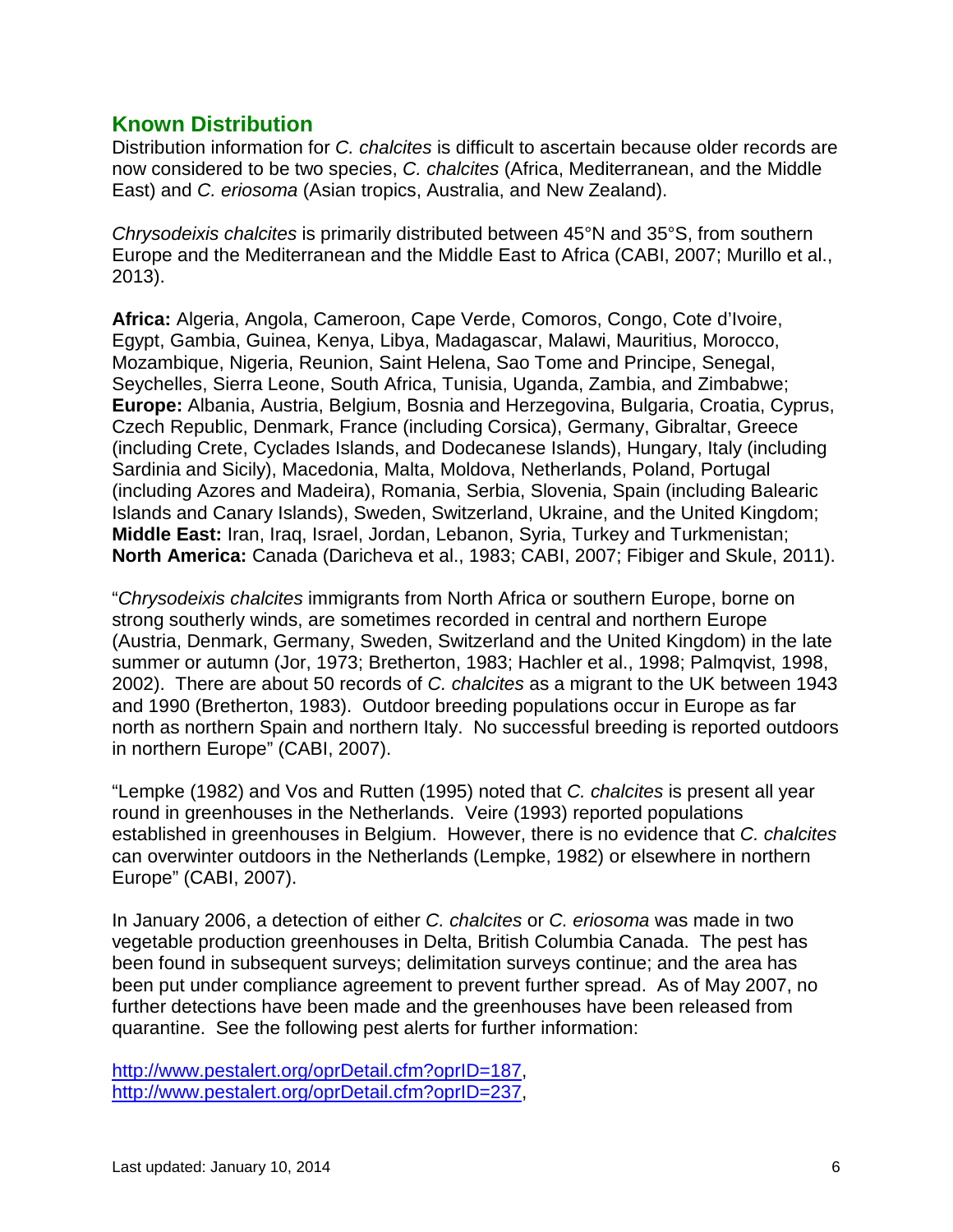[http://www.pestalert.org/oprDetail.cfm?oprID=264.](http://www.pestalert.org/oprDetail.cfm?oprID=264)

This species was recently found in the counties of Essex and Chatham-Kent, southwestern Ontario, Canada in tomato and bean crops. It is unknown whether the moth overwinters in southwestern Ontario or if it overwinters further south, migrating to Ontario during the spring. Murillo et al. (2013) suggest that this species is most likely established in field tomato crops in the United States, specifically in Michigan, Ohio, and New York (Murillo et al., 2013). However, this has not been confirmed by surveys conducted in the United States.

Note: Lafontaine and Schmidt (2013) state that this species is present in Michigan; however, this record cannot be verified. Lafontaine and Schmidt (2013) cited Murillo et al. (2013). Murillo et al. (2013) state that they believe *C. chalcites* is present in Michigan, but they do not provide any records of its occurrence there. There are currently no known records of this species from Michigan.

# **Pathway**

There have been over 300 interceptions of this pest from 1984 to the present. This species has been intercepted on material originating from multiple countries. The most interceptions have occurred on material originating from the Netherlands (229) and Israel (28). The species has been intercepted on many different plant species including: *Lycopersicon* sp. (57), *Capsicum* sp. (22), *Bupleurum* sp. (12), *Ocimum* sp. (11), *Cymbidium* sp. (11), *Celosia* sp. (10), *Gloriosa* sp. (10), *Hydrangea* sp. (12), and *Mentha* sp. (10). *Chrysodeixis chalcites* has also been intercepted on non-host material including: aircraft (3), cargo (1), containers (1), and tiles (1) (AQAS, 2012; queried June 28, 2012). This species has also been intercepted by California (CDFA, 2005).

This species can easily travel through international trade. It has been found in *Pelargonium* from Germany to Hungary, on *Chrysanthemum morifolium* and *Pelargonium* from the Canary Isles to the UK, on bananas from the Canary Isles to Italy as well as from the Netherlands to the UK, and on *Impatiens* from Israel to the UK (EPPO, 1998; EPPO, 2000; reviewed in CABI, 2007). Larvae have been frequently imported into Britain on chrysanthemum (Carter, 1984) and particular attention should be paid to this commodity.

Passoa (2007) states that interceptions originating from Hawaii are *Chrysodeixis eriosoma*; *Pseudoplusia includens* if originating from the New World; and either *C. chalcites* or *C. eriosoma* (depending on locality) if originating from the Old World.

# **Potential Distribution within the United States**

In 1995, a specimen of *C. chalcites* was found on *Pelargonium* (geraniums) in a greenhouse in Ohio. This pest is not known to be established in the United States (CABI, 2007).

This species is likely to establish in the United States wherever host material and suitable climate are found. Based on its native distribution and migratory behavior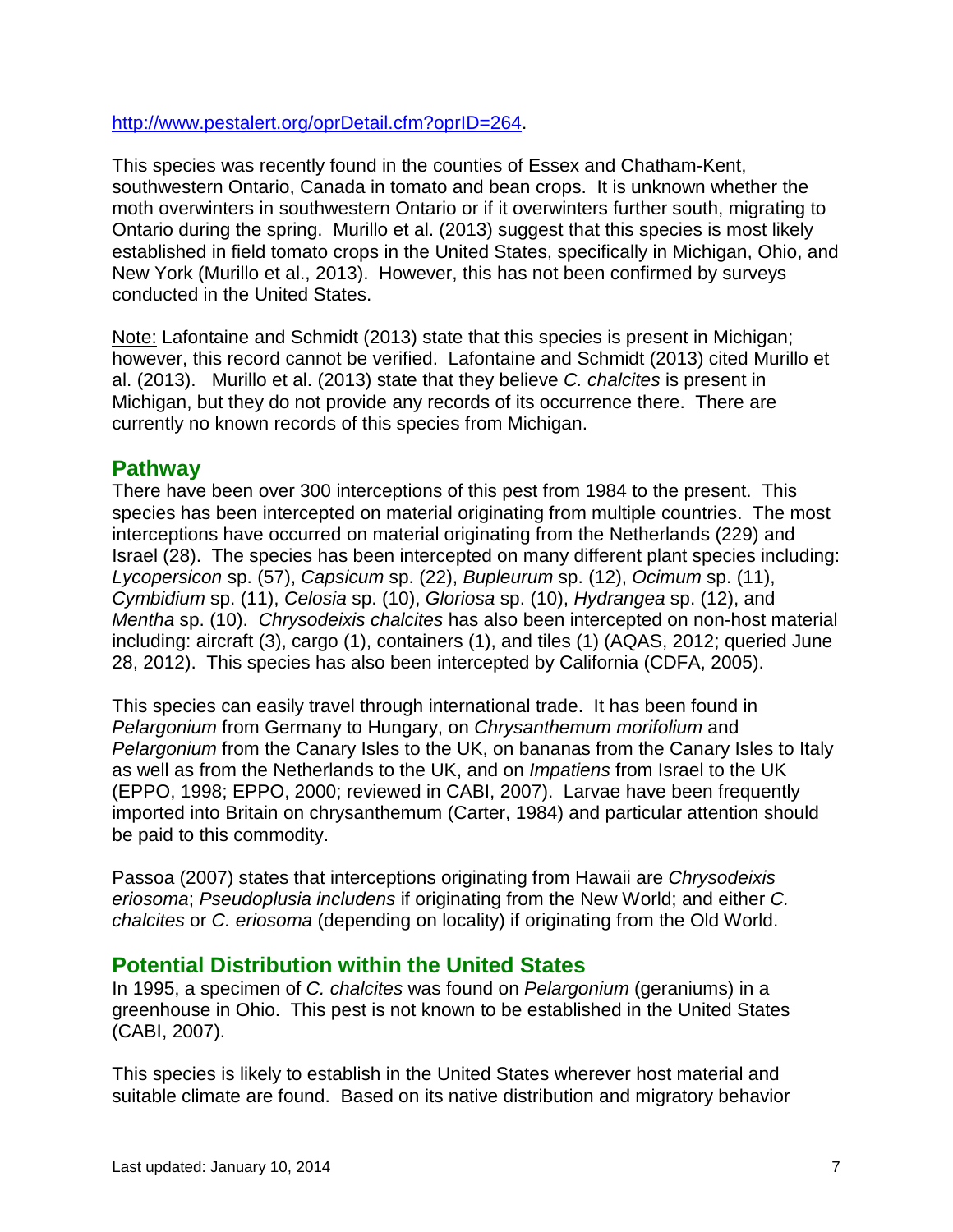(CABI, 2012), it would likely find suitable climate for establishment in Plant Hardiness Zones 6 to 11 and may migrate farther north during the spring and summer. Further investigation is needed to determine where exactly in the continental United States it could overwinter. This species can also establish in areas with unfavorable climates by establishing in greenhouses as it has in parts of northern Europe (CABI, 2007).

### **Survey**

**CAPS-Approved Method\*:** The CAPS-approved method is a trap and lure combination. The trap is a wing trap. The lure is effective for 28 days (4 weeks).

Any of the following Trap Product Names in the IPHIS Survey Supply Ordering System may be used for this target:

Wing Trap Kit, Paper Wing Trap Kit, Plastic

The Lure Product Name is "*Chrysodeixis chalcites* Lure."

IMPORTANT: Do not include lures for other target species in the trap when trapping for this target.

Trap spacing: When trapping for more than one species of moth, separate traps for different moth species by at least 20 meters (65 feet).

\*For the most up-to-date methods for survey and identification, see Approved Methods on the CAPS Resource and Collaboration Site, at http://caps.ceris.purdue.edu/.

### **Literature-Based Methods:**

Trapping: A pheromone for trapping *C. chalcites* is available. The lure (a 5:1:1 mixture of (Z)-7-dodecenyl acetate, (Z)-9-tetradecenyl acetate, and (Z)-9-dodecenyl acetate) (Dunkelblum et al., 1987) is dispensed from a rubber septum and the recommended replacement interval is every four weeks.

Dunkelblum and Mazor (1993) captured this species using a lure containing 2,500 μg of Z7-12:AC, 50 μg of Z9-12:AC, and 2,000 μg of Z9-14:Ac.

This species was caught in Ontario, Canada, using universal moth traps baited with pheromone lures for *Trichoplusia ni* (Murillo et al., 2013). The lures for both species have similar components (Dunkelblum and Mazor, 1993).

### Survey Site Selection:

Traps should be placed in areas where host material is present. This can include host crop fields and greenhouses with host material. States with ports that import produce, vegetables, and cut flowers from the Old World or infested areas of Canada are especially at risk for the introduction of *Chrysodeixis* species.

### Trap placement: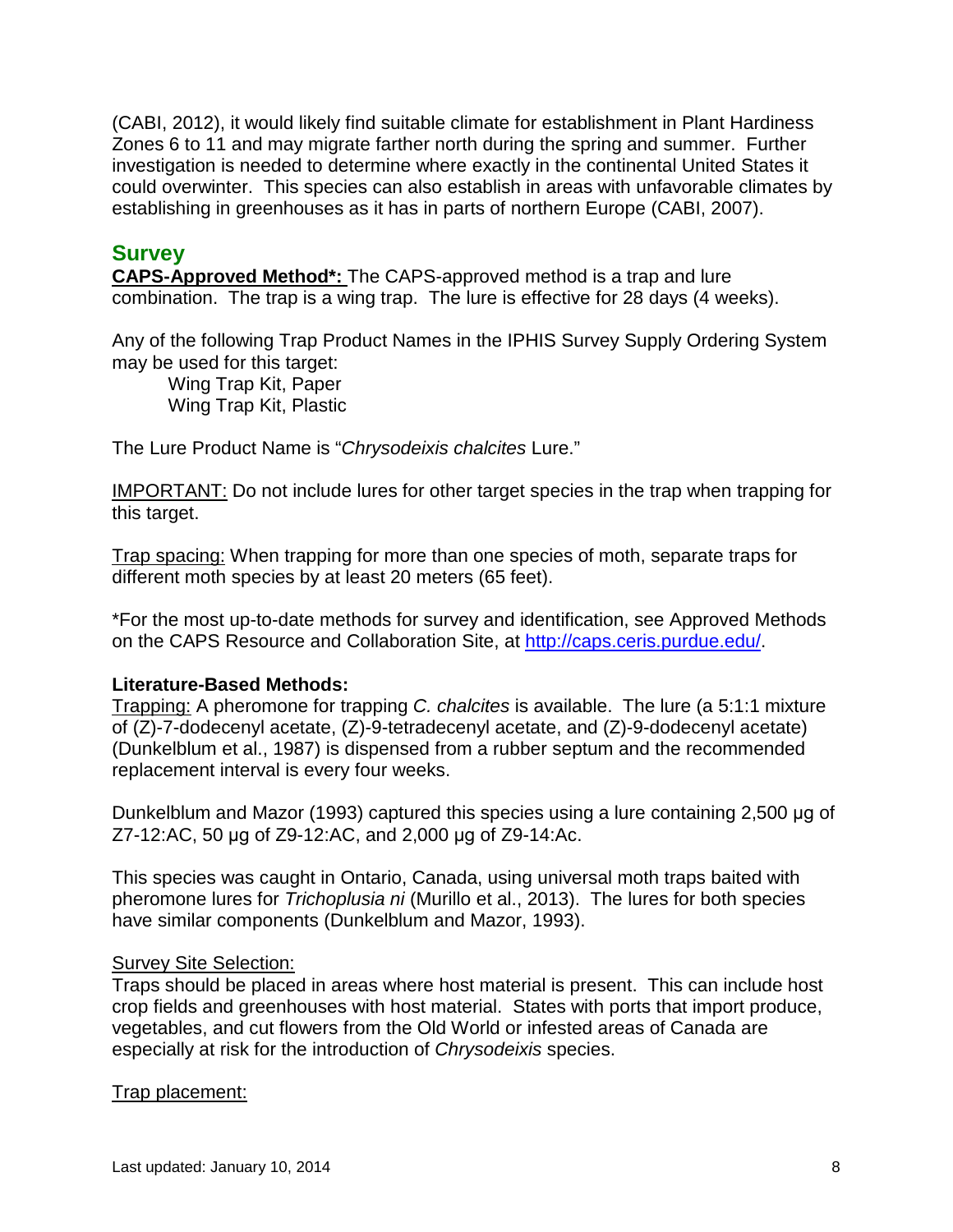Traps should be placed near the highest point of the plant, about 1 m (approx. 3  $\frac{1}{4}$  ft) from the ground on supporting posts or higher if the crop is higher.

#### Time of year to survey:

This species can be present year-round in a greenhouse setting. In warmer climates, this species continually breeds throughout the year with no diapause. In more northern climates, adults are more likely to be found during warmer periods. This species is known to migrate to northern areas in the spring.

Not recommended: This species is sometimes found in light traps (Deans, 2005; Kimber, 2008); however, this survey method is not species specific.

Leaves should be examined on upper and lower surfaces for larvae during visual surveys. Damage symptoms, such as skeletonized or rolled leaves with webbing may be easier to detect (CABI, 2007).

For CAPS surveys, light traps and visual surveys are not approved survey methods for this species.

# **Key Diagnostics/Identification**

**CAPS-Approved Method\*:** Confirmation of *Chrysodeixis* (*chalcites* or *eriosoma*) is by morphological identification. Identification of adults requires dissection of the male genitalia; use Passoa (1995a) as an aid. Molecular analysis is required for identification at the species level.

*Chrysodeixis chalcites* is externally identical to *Chrysodeixis eriosoma* which has not been found in the continental United States (Brambila and Passoa, 2013). Because *C. chalcites* is very similar to several North American Plusiinae, especially *Chrysodeixis includens* (soybean looper), dissection of genitalia and DNA‐barcoding is necessary for final species determination (Brambila and Passoa, 2013).

For field level screening and diagnostics, use:

[Brambila, J. and S. Passoa. 2013.](http://caps.ceris.purdue.edu/dmm/2126) *Chrysodeixis chalcites* - Golden Twin Spot Moth: Level 1 - [Field Screening Aid.](http://caps.ceris.purdue.edu/dmm/2126)

[Brambila, J. and S. Passoa. 2013.](http://caps.ceris.purdue.edu/dmm/2129) *Chrysodeixis chalcites* - Golden Twin Spot Moth: Level 2 - [Wing Diagnostic Aid with Non-targets.](http://caps.ceris.purdue.edu/dmm/2129)

For identification and differentiation from non-targets, use: [Brambila, J. and S. Passoa. 2013.](http://caps.ceris.purdue.edu/webfm_send/2130) *Chrysodeixis chalcites* - Golden Twin Spot Moth: Level 3 - [identification aid with genitalia.](http://caps.ceris.purdue.edu/webfm_send/2130)

A screening aid for CAPS target Noctuidae (males), including *C. chalcites*, can be found in Passoa (2009). Adult genitalia are shown in Passoa (1995a) and Passoa and Gilligan (1995).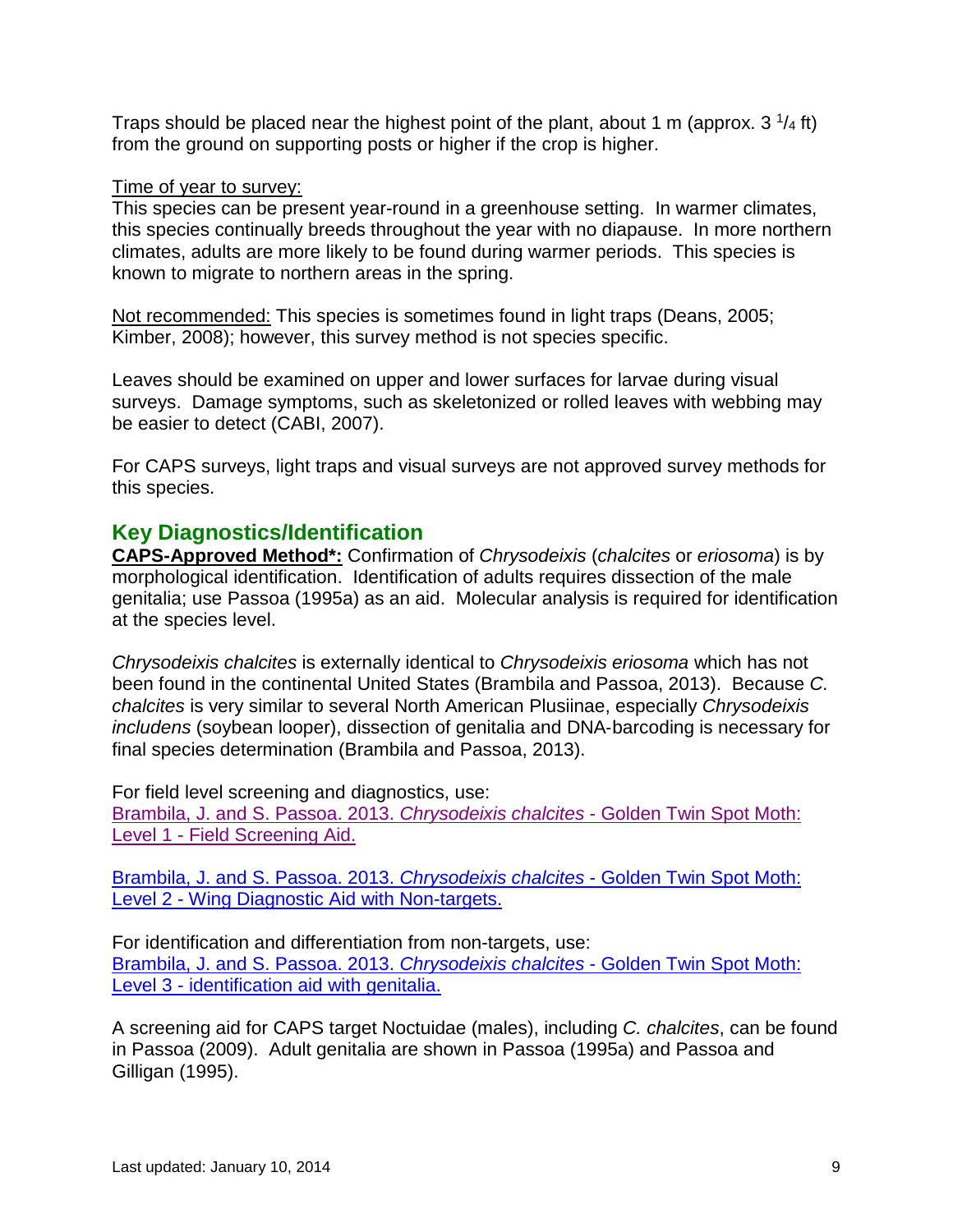\*For the most up-to-date methods for survey and identification, see Approved Methods on the CAPS Resource and Collaboration Site, at http://caps.ceris.purdue.edu/.

### **Easily Confused Species**

In Africa and Europe, *Chrysodeixis chalcites* may be confused with *C. acuta*, although *C. acuta* is larger and has a more pointed forewing. The silver spots are also larger (Bretherton, 1983).

In the United States, *Chrysodeixis chalcites* could be confused with *C. includens* (soybean looper) or *Trichoplusia ni* (cabbage looper moth). Dissection of genitalia is necessary to differentiate *C. chalcites* from these species.

A key to the genera of Noctuoidea (subfamily Plusiinae) found in the United States and Canada for both adults and larvae can be found in Lafontaine and Poole (1991).

### **References**

**Amate, J. P. Barranco, and T. Cabello. 1998.** Identification of larvae of the principal noctuid pest species in Spain (Lepidoptera: Noctuidae). Boletin de Sanidad Vegetal, Plagas, 24(1):101-106.

**Anon. 1984.** Annual report 1983. Mauritius Sugar Industry Research Institute, Reduit, Mauritius, 77 pp.

**AQAS. 2012.** AQAS database, *Chrysodeixis chalcites* interceptions. Last accessed June 28, 2012 from: https://mokcs14.aphis.usda.gov/agas/HomePageInit.do.

**Avidov, Z. and I. Harpaz. 1969.** Plant pests of Israel. Jerusalem, Israel: Israel Universities Press.

**Brambila, J. and S. Passoa. 2013.** *Chrysodeixis chalcites* - Golden Twin Spot Moth: Level 2 - Wing Diagnostic Aid with Non-targets. [http://caps.ceris.purdue.edu/webfm\\_send/2129](http://caps.ceris.purdue.edu/webfm_send/2129)

**Bretherton, R. F. 1983.** Noctuidae and Agaristidae. In: J. Heath and E. A. Maitland (eds.) The moths and butterflies of Great Britain and Ireland. Volume 10, Noctuidae (Part ii) and Agaristidae. Colchester, UK: Harley Books.

**Broza, M. and B. Sneh. 1994.** *Bacillus thuringiensis* spp. *kurstaki* as an effective control agent of lepidopteran pests in tomato fields in Israel. Journal of Economic Entomology, 87:923-928.

**CABI. 2007**. Crop Protection Compendium. Wallingford, UK: CAB International. [www.cabicompendium.org/cpc.](http://www.cabicompendium.org/cpc)

**CABI. 2012.** Crop Protection Compendium. Wallingford, UK: CAB International. [www.cabicompendium.org/cpc.](http://www.cabicompendium.org/cpc)

**Carter, D. 1984.** Pest Lepidoptera of Europe. Dr. W. Junk Publishers. Boston, MA.

**CDFA. 2005.** California Plant Pest and Disease Report. 22(1): 78 pp.

**Daricheva, M. A., Z. F. Klyuchko, and A. Sakchiev. 1983.** A pest of tomatoes (abstract only). Zashchita-Rasteni 7: 44-45.

**Deans, 2005.** An unprecendented influx of golden twin-spot *Chrysodeixis chalcites* into Suffolk. In T. Prichard (ed.) Suffolk Moth Group Newsletter, Issue 28, Autumn 2005.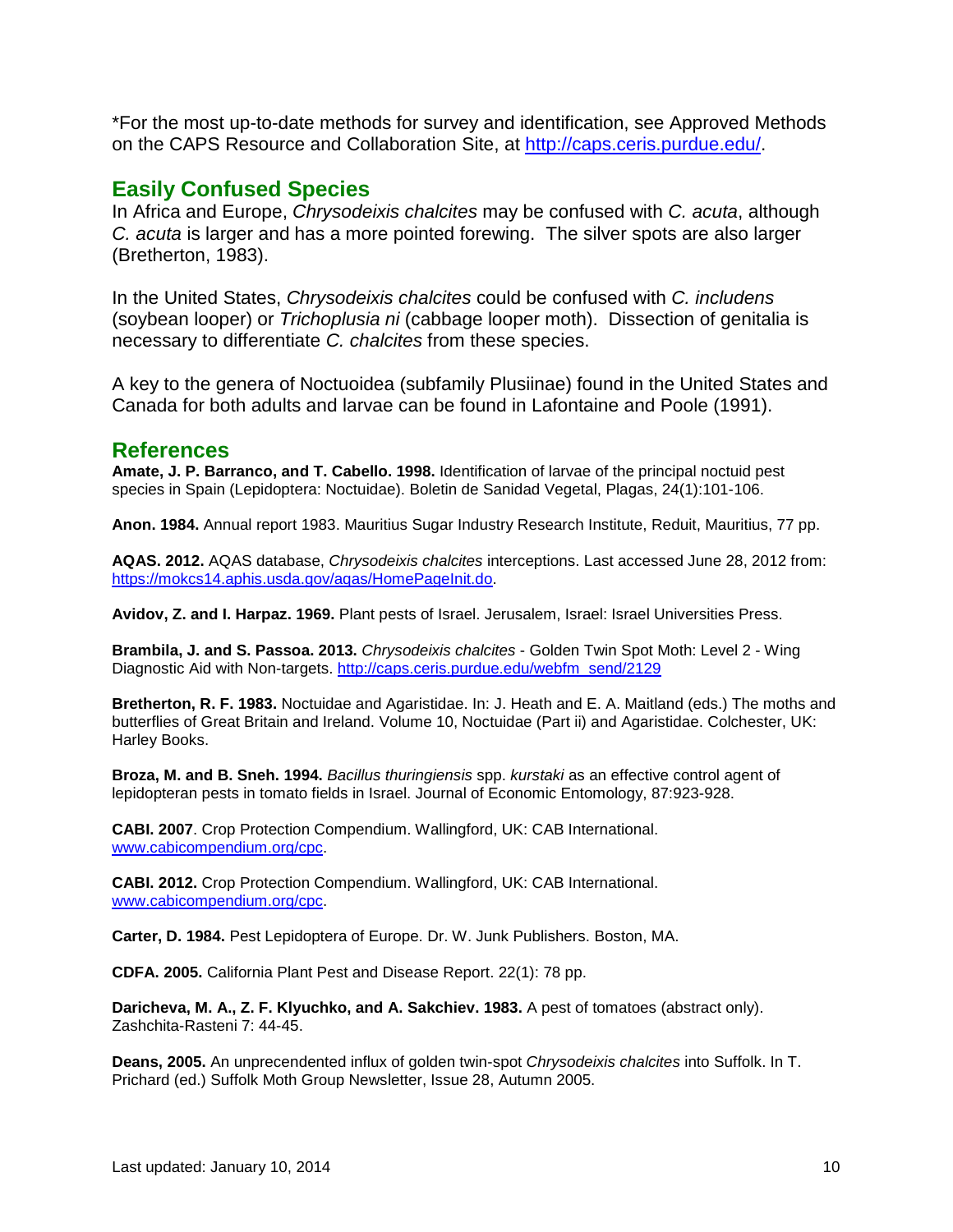**Dunkelblum, E. and M. Mazor. 1993.** Chemical characterization and species specificity of sex pheromones of Plusiinae moths in Israel. Archives of Insect Biochemistry and Physiology 22: 413-424.

**Dunkelblum, E., R. Snir, S. Gothlie, and I. Harpaz. 1987.** Identification of sex pheromone components from pheromone gland volatiles of the tomato looper, *Plusia chalcites*. Journal of Chemical Ecology 13(5): 991-1003.

**EPPO. 1998.** EPPO Reporting Service 1998, No. 4. 98/077.

**EPPO. 2000.** EPPO Reporting Service 2000, No. 10. 2000/164.

**EPPO. 2001.** EPPO Reporting Service 2001, No. 10. 2001/182.

**EPPO. 2004.** Good plant protection practice, solanaceous crops under protected cultivation. EPPO Bulletin 34: 65-77.

**Fibiger, M. and B. Skule. 2011.** Fauna Europaea: *Chrysodeixis chalcites*. Fauna Europaea version 2.5. Accessed March 27, 2013 from: [http://www.faunaeur.org.](http://www.faunaeur.org/)

**Gasim, G. Y. and H. T. Younis. 1989.** Biological studies on tomato leafworm *Plusia chalcytes* L. (Noctuidae: Lepidoptera) under effect of constant temperatures. Mesopotamia Journal of Agriculture, 21:325-334.

**Gaumont, R. and R. Moreau. 1961.** Observations on the bionomics of *Plusia chalcites* Esp. (Lepidoptera, Noctuidae). Revue de Zoologie Agric., 60:31-36 (in French).

**Goodey, B. 1991.** *Chrysodeixis chalcites* - observations on the life cycle in captivity. The Entomologists Record, 103:111-118.

**Hachler, M., M. Jermini, and R. Brunetti. 1998.** [Two new harmful noctuids on tomatoes in glasshouse in South and Western Switzerland.] Revue Suisse de Viticulture, d'Arboriculture et d'Horticulture, 30:281- 285 (in French).

**Haggett, G. M. 1980.** Larvae of the British Lepidoptera not figured by Buckler, Part XI. Proceedings and Transactions of the British Entomological and Natural History Society 13(3/4): 95-105.

**Harakly, F. A. and S. S. Farag. 1975.** Biological studies on the tomato looper *Chrysodeixis chalcytes* (Esper) in Egypt. Bulletin de la Societe Entomologique d'Egypte, 59:295-299.

**Hill, D. S. 1983.** Agricultural Insect Pests of the Tropics and Their Control. Cambridge University Press, Cambridge.

**Inserra, S. and C. Calabretta. 1985.** Attack by noctuids: a recurring problem in greenhouse crops of the Ragusa coast. Tecnica Agricola, 37:283-297.

**Ippolito, R. and P. Parenzan. 1985.** Hoplodrina ambigua D. & S. (Lepidoptera - Noctuidae) and other noctuids on artichoke in Apulia. Entomologica, 20:147-158.

**Jor, J. 1973.** *Plusia chalcites* Esp., found on Funen (Lep., Noctuidae). Entomologiske Meddelelser, 41:187-188.

**Kimber, I. 2008.** 2428 Golden Twin-spot *Chrysodeixis chalcites.* UKmoths. Accessed October 6, 2008 from: [http://ukmoths.org.uk/show.php?id=1638.](http://ukmoths.org.uk/show.php?id=1638)

**Lafontaine, J. D. and B. C. Schmidt. 2013.** Additions and corrections to the check list of the Noctuoidea (Insecta, Lepidoptera) of North America north of Mexico. ZooKeys 264: 227-236.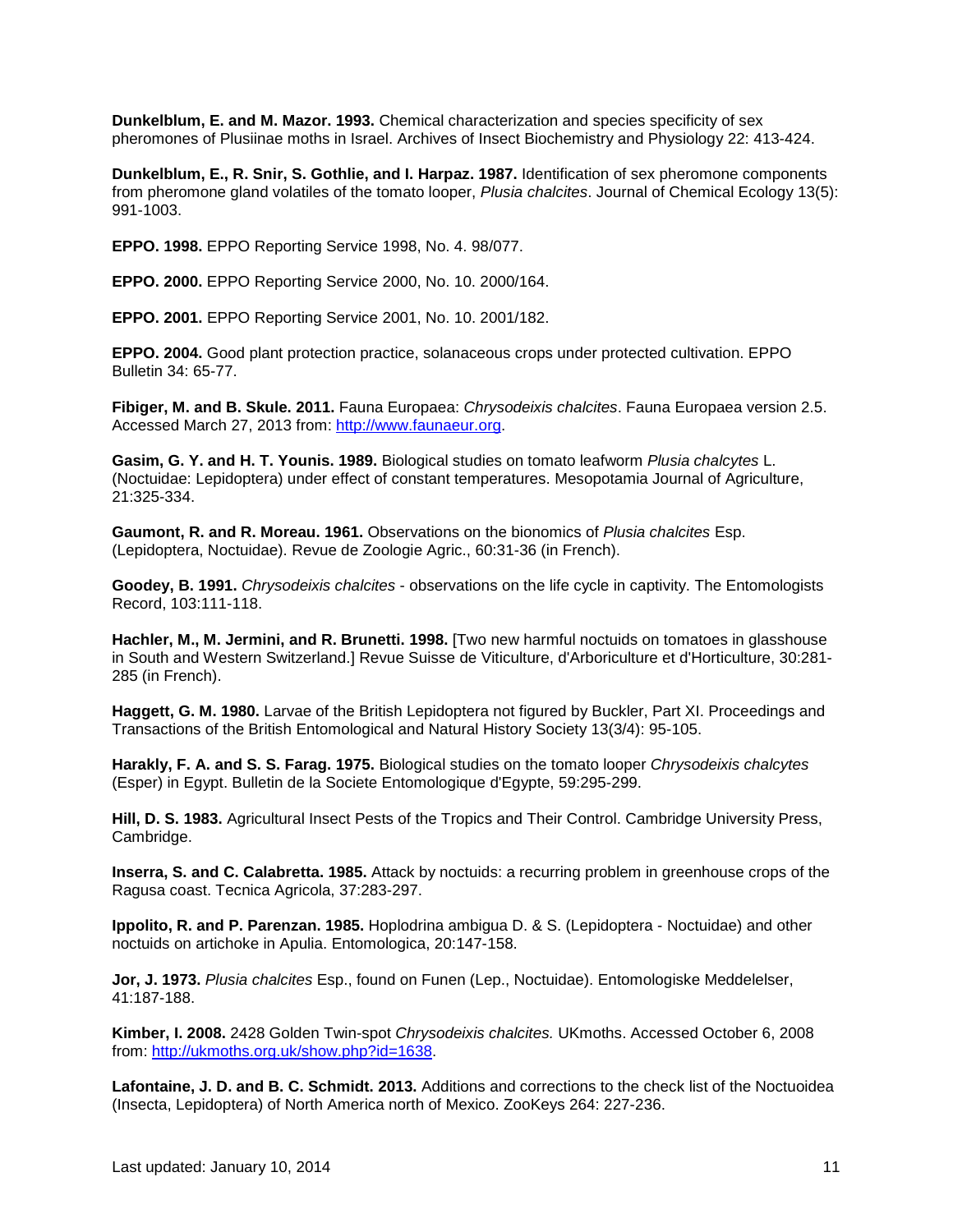**Lafontaine, J. D. and R. W. Poole. 1991.** The Moths of America North of Mexico. Fascicle 25.1. Noctuoidea, Noctuidae (Part). The Wedge Entomological Research Foundation. 182 pp.

**Lempke, B. J. 1982.** [Interesting observations and catches of Lepidoptera in 1980]. Entomologische Berichten (Amsterdam), 42:116-119.

**Linden, A, van der. 1996.** [On the caterpillar hunt]. Groenten und Fruit/Glasgroenten.

**Loginova, E. 1992.** Some new pests of glasshouse crops in Bulgaria and their control by an IPM programme. Bulletin OEPP/EPPO Bulletin, 22:357-361.

**Murillo, H., D. W. A. Hunt, and S. L. VanLaerhoven. 2013.** First records of *Chrysodeixis chalcites* (Lepidoptera: Noctuidae: Plusiinae) for east-central Canada. Canadian Entomologist 145: 1-5.

**Napiórkowska-Kowalik, J. and J. Gawłowska. 2006.** *Chrysodeixis chalcites* (Esper 1789) (*Lepidoptera*, *Noctuidae*, *Plusiinae*) a new pest on tomatoes in glasshouses in Poland (abstract only). Progress in Plant Protection 46(1): 295-299.

**Palmqvist, G. 1998.** Remarkable records of Macrolepidoptera in Sweden 1997. Entomologisk Tidskrift, 119:13-27.

**Palmqvist, G. 2002.** Remarkable records of Macrolepidoptera in Sweden 2001. Entomologisk Tidskrift, 123:53-63.

**Passoa, S. 1995a.** Male genitalia of *Chrysodeixis chalcites*. [http://caps.ceris.purdue.edu/webfm\\_send/97.](http://caps.ceris.purdue.edu/webfm_send/97)

**Passoa, S. 1995b.** *Chrysodeixis chalcites* (Esper). PPQ Fact Sheet 35, USDA-APHIS.

**Passoa, S. 2007.** Quarantine Significant Lepidoptera of Concern to the Southern United States. USDA-APHIS-PPQ. p. 51. <http://www.ipmimages.org/spdn/invasive/presentations/13Passoa.pdf>

**Passoa, S. 2009.** Screening key for CAPS target Noctuidae in the Eastern and Midwestern United States (males). Lab Manual for the Lepidopteria Identification Workshop. University of Maryland, March 2009. [http://caps.ceris.purdue.edu/webfm\\_send/102](http://caps.ceris.purdue.edu/webfm_send/102)

**Passoa, S. and T. Gilligan. 1995.** *Chrysodeixis chalcites* (Esper) (Lepidoptera: Noctuidae). PPQ Alert List Fact Sheet 35, USDA-APHIS. [http://caps.ceris.purdue.edu/webfm\\_send/96.](http://caps.ceris.purdue.edu/webfm_send/96)

**Pinhey, E. C. G. 1979.** Moths of Southern Africa, descriptions and color illustrations of 1183 species. Rotterdam, The Netherlands: AA Balkema.

**Porter, J. 1997.** The color identification guide to caterpillars of the British Isles: Macrolepidoptera. The color identification guide to caterpillars of the British Isles: Macrolepidoptera., xii + 275 pp

**Rashid, F. F., S. M. Hammad, and S. M. Hassan. 1971.** The biology of *Autographa chalcites* L. in Alexandria region (Lepidoptera: Noctuidae). Bulletin de la Societe Entomologique d'Egypte, 55:419-426.

**Snir, R., E. Dunkelblum, S. Gothilf, and I. Harpaz. 1986.** Sexual behavior and pheromone titre in the tomato looper, *Plusia chalcites* (Esp). (Lepidoptera:Noctuidae). Journal of Insect Physiology 32(8): 735- 739.

**Taylor, D. E., and E. Kunjeku. 1983.** Development of an economic threshold for semi-loopers (Lepidoptera: Noctuidae) on soya-beans in Zimbabwe. Zimbabwe J. Agric. Res. 2) 1: 89-100.